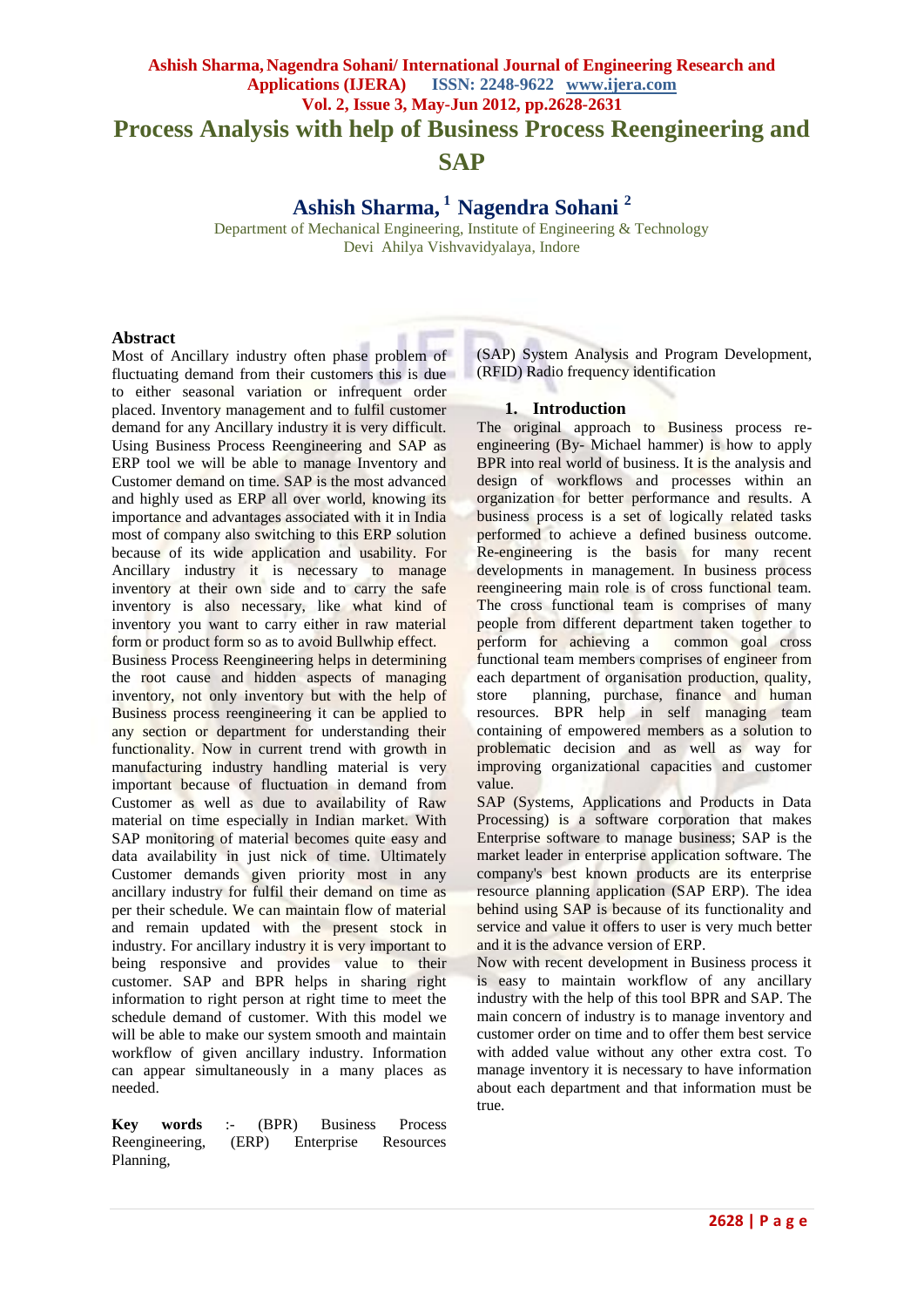# **Ashish Sharma, Nagendra Sohani/ International Journal of Engineering Research and Applications (IJERA) ISSN: 2248-9622 www.ijera.com Vol. 2, Issue 3, May-Jun 2012, pp.2628-2631**

# **2. Objective:-**

**The following are the main objective of this research paper**

- How to manage inventory
- How to fulfil customer order on time
- How to maintain workflow of organisation
- **2.1 Methodology:-**

**BPR: -** BPR help in understanding whole process of industry and it will help in making some changes were system needed. With proper training, coordination amongst department and using information technology process becomes smooth helps in adopting new method.

**SAP: -** SAP is used as ERP tool which helps in planning, scheduling and forecasting. SAP help in making the right information flow to right person at right time.

**RFID**: - Radio frequency identification has come to signify system solution for tracking and tracing object both globally and locally using RFID tags. Track and trace object within industry or outside industry which help in monitoring inventory level. It can be connected to same server on which SAP is connected or using it.

**2.2 Literature Review:** - According to Michael H Small and Mahmoud Yasin College of Business and Technology East Tennessee University, Johnson city, Tennessee, USA, to assess forecast it is on paper but it's difficult when you fail to fulfil customer order. To meet demand and supply you need to have SAP as ERP tool. From various researchers find that a buyer move to next shop if product of his choice is not available, this is same case follows in industry also when industry fail to fulfil customer order than he switches to different industry. With help of SAP we can plan our schedule as per forecasting and previous demand of that particular order or supply, so as to meet customer order on time and to add value to it. SAP helps in setting benchmark for assessment of right forecasting.

According to Muhammad A. Rizvi and Michael Tarn are the Assistant professors at department information Systems, Haworth college of Business Western Michigan University Kalamazoo, Michigan, USA, They marked importance of BPR and SAP combining both this tool it help in maintaining inventory, they emphasis on information. They highlighted importance of not only information but also the kind of safety stock a industry must have and to manage it for those where consumption and demand are vary with season and infrequent.

According to Rashmi jain and Anitashree<br>Chandrashekaran from Steven institute of Chandrashekaran from Steven institute of Technology Hoboken, New Jersey, USA , they highlighted importance of BPR how it help in changing and adopting new process and how it interface between technology and BPR.

Similarly Alan Eardely and Andrea Radman Staffordshire University, Staffordshire, U.K. highlighted the importance of business process and how it helps industry to gain advantages with business process by doing some empirical research. Business process how helps in financial gain and performance in overall process in system.

### **3. Approach:-**

The process begins from planning as per required schedule by customer and start doing work on it as soon as the schedule arrives; taking all the parameter into consideration forecast and previous order placed by customer, order process begins. BPR helps in determining not only were the process is needed to work hard but it also helps in working according to our capacity planning and we can do more in planning ,without planning order cannot fulfil on time.



**Fig. 1 Manufacturing and Planning control**

# **Adopted source: Introduction to Material Management by Stephen N. Chapman**

Above figure represent how the production process starts as soon as schedule arrives. In planning phase all required planning is done in SAP and then with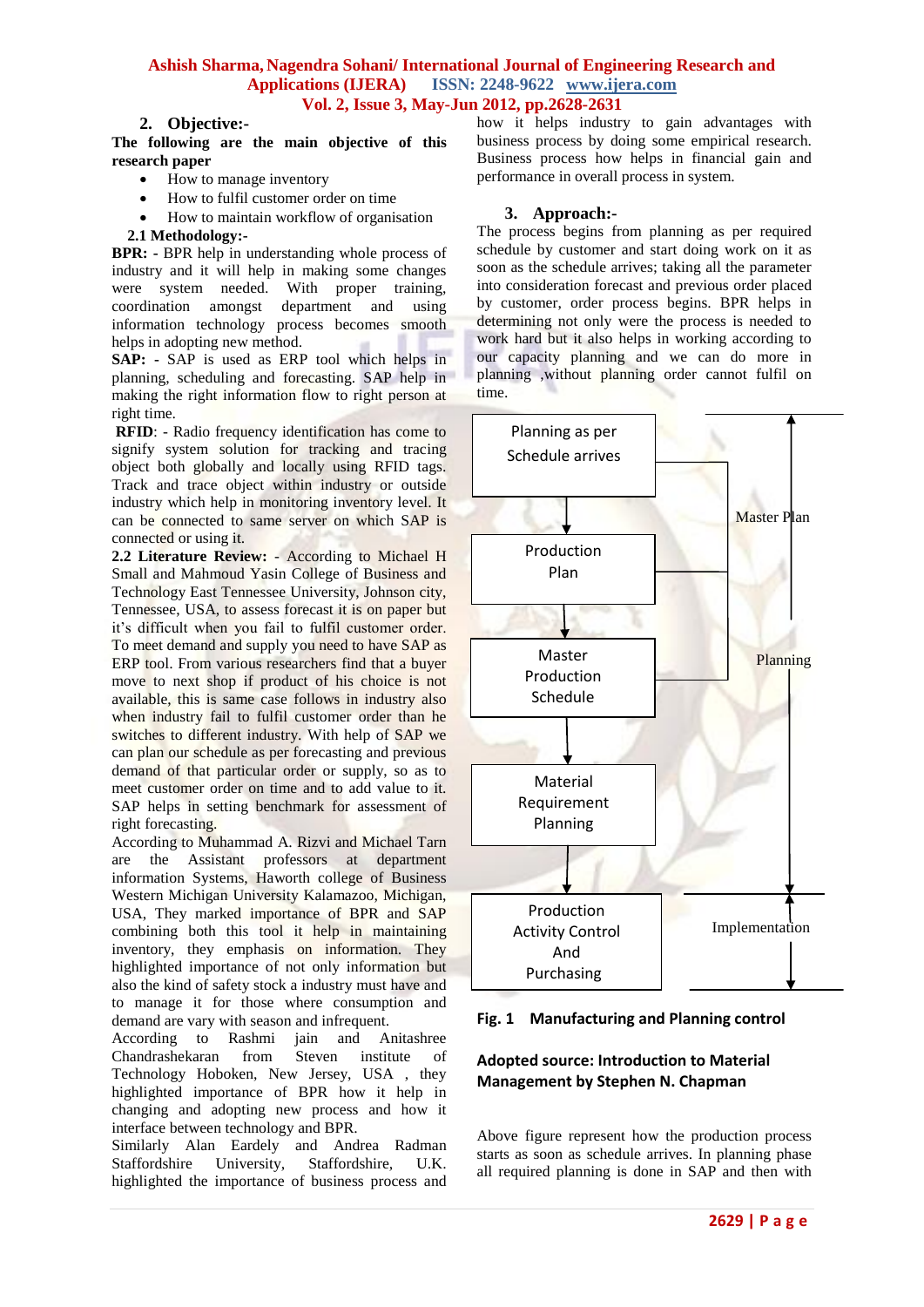### **Ashish Sharma, Nagendra Sohani/ International Journal of Engineering Research and Applications (IJERA) ISSN: 2248-9622 www.ijera.com Vol. 2, Issue 3, May-Jun 2012, pp.2628-2631**

that we run the SAP MRP controller, all this Capacity planning is done in MRP controller in SAP which helps in managing inventory by keeping previous record and maintaining schedule. And in implementation phase we produce part as per the order and planning than punch it in SAP Production planning, it keeps record of the number of parts produce. This is basic cycle how to execute planning. But the main concern is to maintain safety stock as per the requirement of future by customer. We can plan what kind stock we want to carry and in what form it should be either Make to Stock or Planned to order than according to the consumption and type in which we want to carry inventory is planned in production process of SAP and than planned work transform into real data. SAP has provided solution to each and different kind of industry, so that they can transform and configure the SAP as per their requirement and need. Depending upon Raw material availability planning of inventory can be done accordingly. Either makes to stock or planned to order.

| New Entries <b>B B B B E</b><br>$\mathscr{D}$ |             |                                               |
|-----------------------------------------------|-------------|-----------------------------------------------|
| Plant                                         | 1000        | Werk Hamburg                                  |
| Prod. Sched. Profile                          |             | 000001 PP-PROD.SCHEDULING PROFILE 001 (MANUAL |
| <b>Automatic Actions</b>                      |             |                                               |
| On Creation                                   |             | On Release                                    |
| Release                                       |             | Execute Printing                              |
| Occument Links - Material                     |             | Schedule Order                                |
| Occument Links - BOM                          |             | Document Links - Material                     |
|                                               |             | Document Links - BOM                          |
|                                               |             | Create Control Recipe                         |
| Order Type                                    |             |                                               |
| Make-to-stock                                 | <b>PP81</b> | Standard Production Order (int. number)       |
| Make-to-Order Prod.                           | <b>PPUT</b> | Standard Production Order (int. number)       |
| Engineer-to-order                             | PP81        | Standard Production Order (int. number)       |
|                                               |             |                                               |

### **Fig 2 View of Production process in SAP Adopted Source: SAP Software screen**

Now main focus is on how to manage inventory in system and physical, for that it is better to use RFID (Radio frequency identification). RFID is tag which can be put on any physical part which helps in monitoring not only location but it also helps in security of parts produce. In industries it is often found mismatch in actual and system part produce for that RFID is very beneficial although it can be connected to same server on which we are using SAP and it is directly interface into SAP architecture. This is the big advantage in SAP because its allows other software to interface with it, which is not in case of other ERPs.

RFID tags can be attached to any part and it tells the location of part within or outside industry. The other advantage of RFID is it is programmable we can customize as per our needs this tag.



### **Fig 3 RFID Tags interface with ERP Adopted Source[: AdvancedInfrastructure.com](http://www.advanced-infrastructure.com/)**

**4. Model comparison and analysis: -** In this section the performance of this particular model is compare with the earlier process before using BPR and SAP on the basis of cost and service. The procedure for calculating Safety stock is done in few steps.

In order to describe plant's ERP model, Let as assume,

SS= Safety stock

 $x_{it}$  = monthly demand for item i in month t;

 $\hat{x}_{it}$  = forecast of demand for item i in month  $\hat{x}$ 

t (smoothed demand); and

 $\varepsilon(x_{it})$  = error in predicting demand in month t.

Step1  $\varepsilon(\mathbf{x}_t) = \mathbf{x}_t - \hat{\mathbf{x}}_{t-n}$ Where t-n represent last period

Step2 : **make a forecast** ( i.e. smoothed demand)  $\hat{x}_t = \hat{x}_{t-n} + \alpha \varepsilon(x_t)$ where,  $\alpha \varepsilon$  [0,1]

# Step 3 **MAD (mean absolute deviation)**

 $\text{MAD} = \frac{1}{12} \sum_{t=1}^{12} x_t - \hat{x}_{t-n}$ 

Step4 **Compute W**, which is ratio of re supply lead time (L) to the duration of forecasting period to duration of forecasting period t. Then